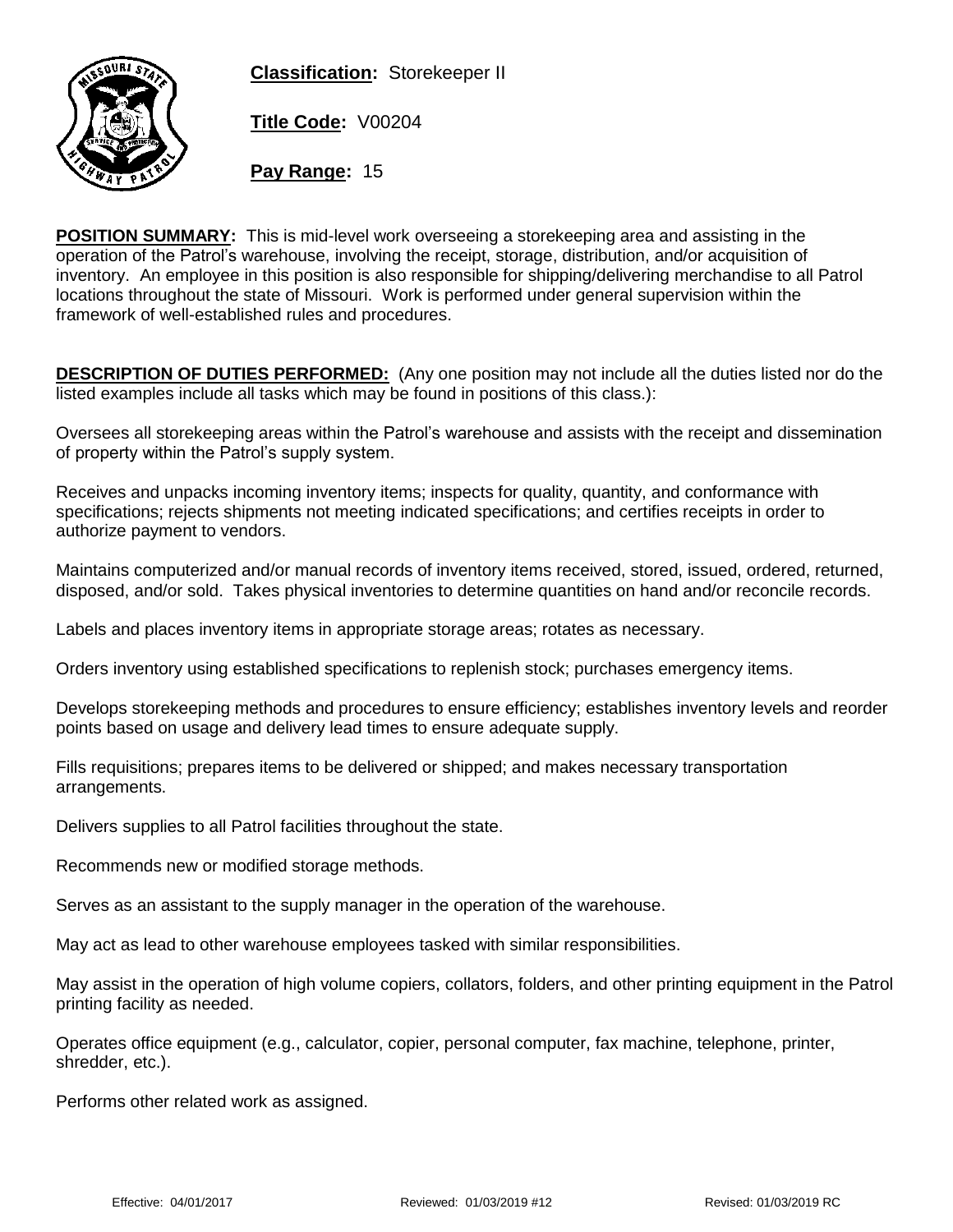**REQUIRED KNOWLEDGE, SKILLS, AND ABILITIES:** Comprehensive knowledge of storeroom methods and procedures.

Comprehensive knowledge of purchasing and requisition procedures.

Comprehensive knowledge of operating and maintaining on-line inventory management software to receive, inventory, and issue supplies.

Ability to evaluate quality and quantity of inventory items for conformance with purchase orders and specifications.

Ability to verify documents and reports produced and received and take proper steps to reconcile errors.

Ability to provide instruction and guidance to others in material handling and recordkeeping duties.

Ability to operate a motor vehicle within the State of Missouri guidelines.

Ability to obtain and maintain a Class B Commercial Driver's License (CDL), with an air break endorsement.

Ability to operate a forklift, pallet jack, and/or other material handling equipment.

Ability to work long hours while standing.

Ability to work outdoors and transport assigned materials/equipment in inclement weather.

Ability to lift, move, and/or carry objects more than 75 pounds.

Ability to exercise judgment and discretion.

Ability to operate basic office equipment (e.g., copier, personal computer, fax machine, telephone, printer, shredder, etc.).

Ability to handle restricted and confidential information in a professional manner and maintain the information as such.

Ability to communicate in English clearly and concisely, both orally and in writing.

Ability to establish and maintain harmonious working relations with others.

Ability to work with material that may be of a sexual nature relating to criminal activity (e.g., written material, photographs, and/or verbal language, etc.).

Ability to work hours as assigned.

**MINIMUM EXPERIENCE AND EDUCATION REQUIRED:** (The following represents the minimum qualifications used to accept applicants, provided that equivalent substitution will be permitted in case of deficiencies in either experience or education.):

Possession of a high school diploma or equivalent and possess two or more years of experience as a Storekeeper I, or related experience.